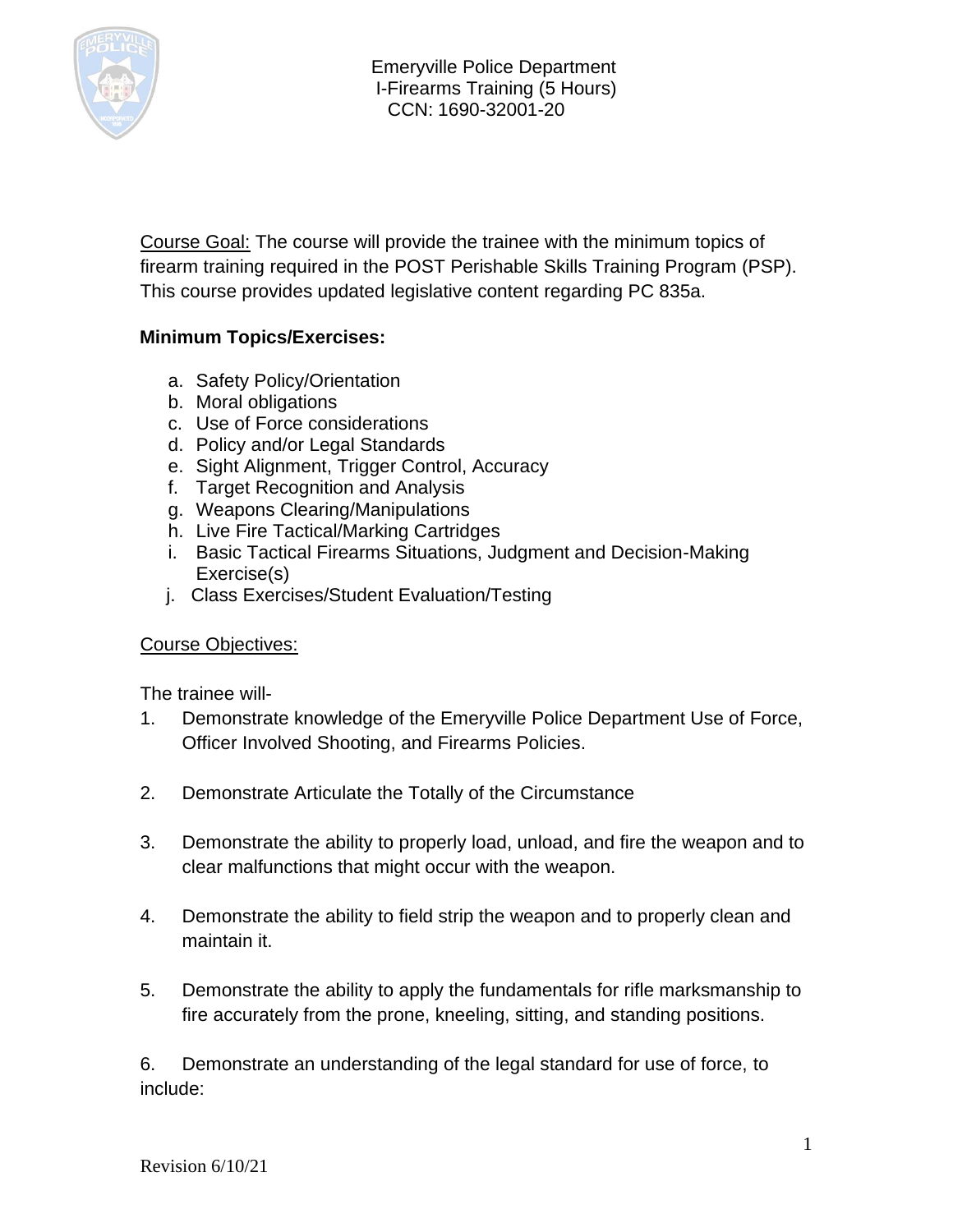

- A. Use of Force, Officer Involved Shooting and Firearms policy review and case laws
- B. 835 (a) PC
- C. Duty of Intercede
- D. Force Options and Force Continuum
- E. Imminent Threats
- F. Stress and Performance
- G. Totality of the Circumstances
- H. Environmental Considerations
- I. Time and Distance
- J. Subjects with mental illness and disabilities
- K. Suicide by Cop and Subjects Danger Only to Themselves
- L. Tactical Re-Positioning
- M. Drawing weapons
- N. Officer Handgun Retention
- O. De-Escalation Tactics
- P. Rendering Medical Aid
- Q. Report Writing and Articulation

4. Testing: Minimum standards of performance shall be tested by a Firearms Instructor observing the trainee during their performance to include the final qualification test. If the trainee does not meet minimum standards, as established by the presenter, remediation will be provided until the standard is met.

## Expanded Course Outline

I) Course Administration A) Class Roster B) Course Goals and Objectives

# II) Use of Lethal Force Policy and Legal Topics I (b,c)

- A) Review and discuss current department policies
	- 1) Use of Force
	- 2) Firearms
	- 3) Officer Involved Shooting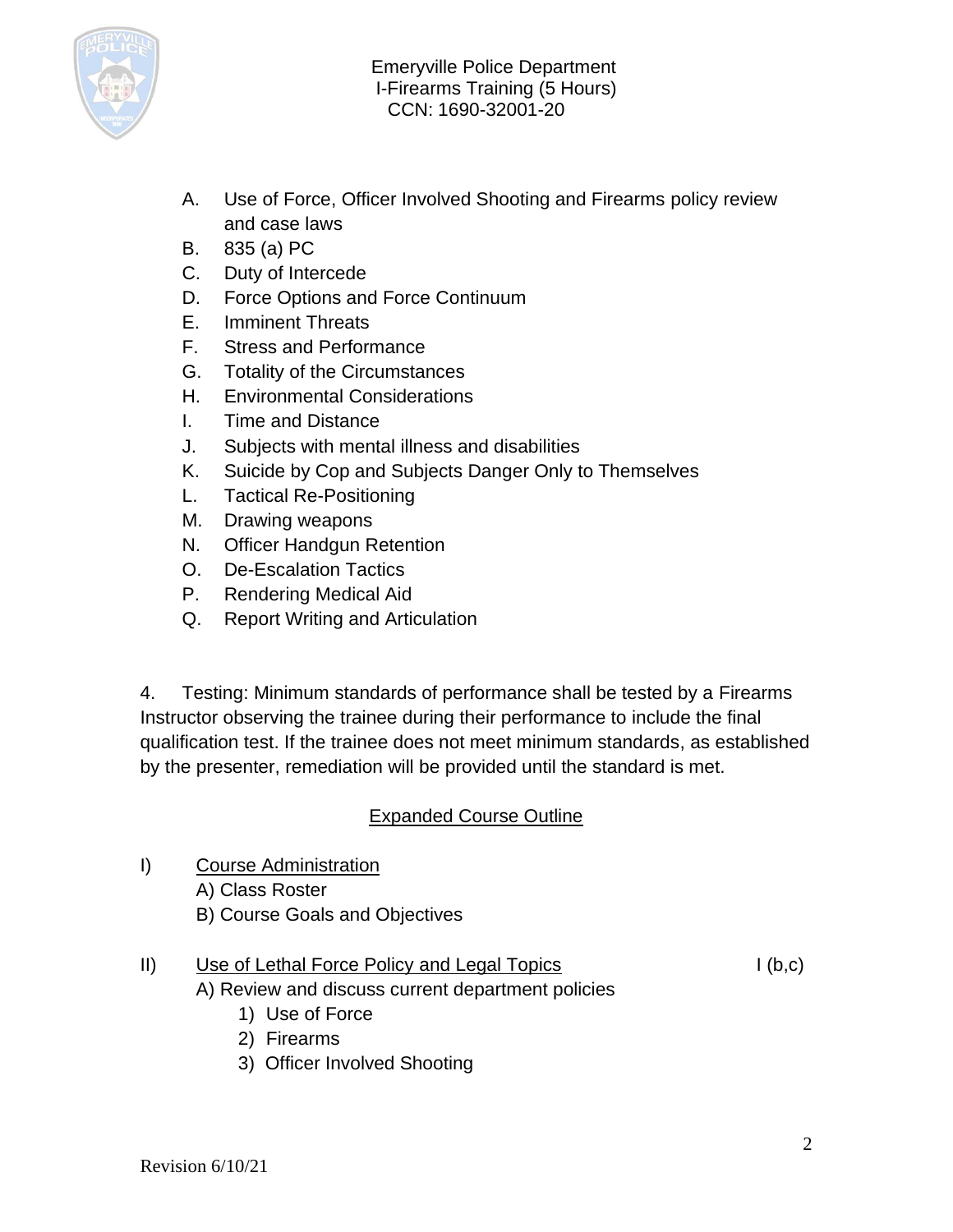

B) Use of Deadly Force Guidelines

1) Deadly force - Any use of force that creates a substantial risk of causing death or serious bodily injury, including but not limited to the discharge of a firearm (Penal Code 835a).

- a) An officer may use deadly force to protect him/herself or others from what he/she reasonably believes is an imminent threat of death or serious bodily injury to the officer or another person.
- b) An officer may use deadly force to apprehend a fleeing person for any felony that threatened or resulted in death or serious bodily injury, if the officer reasonably believes that the person will cause death or serious bodily injury to another unless immediately apprehended.
- c) Where feasible, the officer shall, prior to the use of force, make reasonable efforts to identify themselves as a peace officer and to warn that deadly force may be used.
- 2) Shooting at moving vehicles
	- a) An officer should only discharge a firearm at a moving vehicle or its occupants when the officer reasonably believes there are no other reasonable means available to avert the threat of the vehicle, or if deadly force other than the vehicle is directed at the officer or others.
	- 3) De-escalation
		- a) Time and Distance: Do I need to act immediately?
		- b) Additional resources: Are there additional resources that could help resolve this situation?
		- c) Less lethal options: What options/tools are available?
		- d) Desired Outcome: What am I trying to achieve?
		- e) Have we exhausted available options?
- C) Duty to Intercede **I (b)**

- 1) Any Officer present and observing another Officer using force that is clearly beyond that which is objectively reasonable under the circumstances shall, when in a position to do so, intercede to prevent the use of unreasonable force.
- D) Use of Force Documentation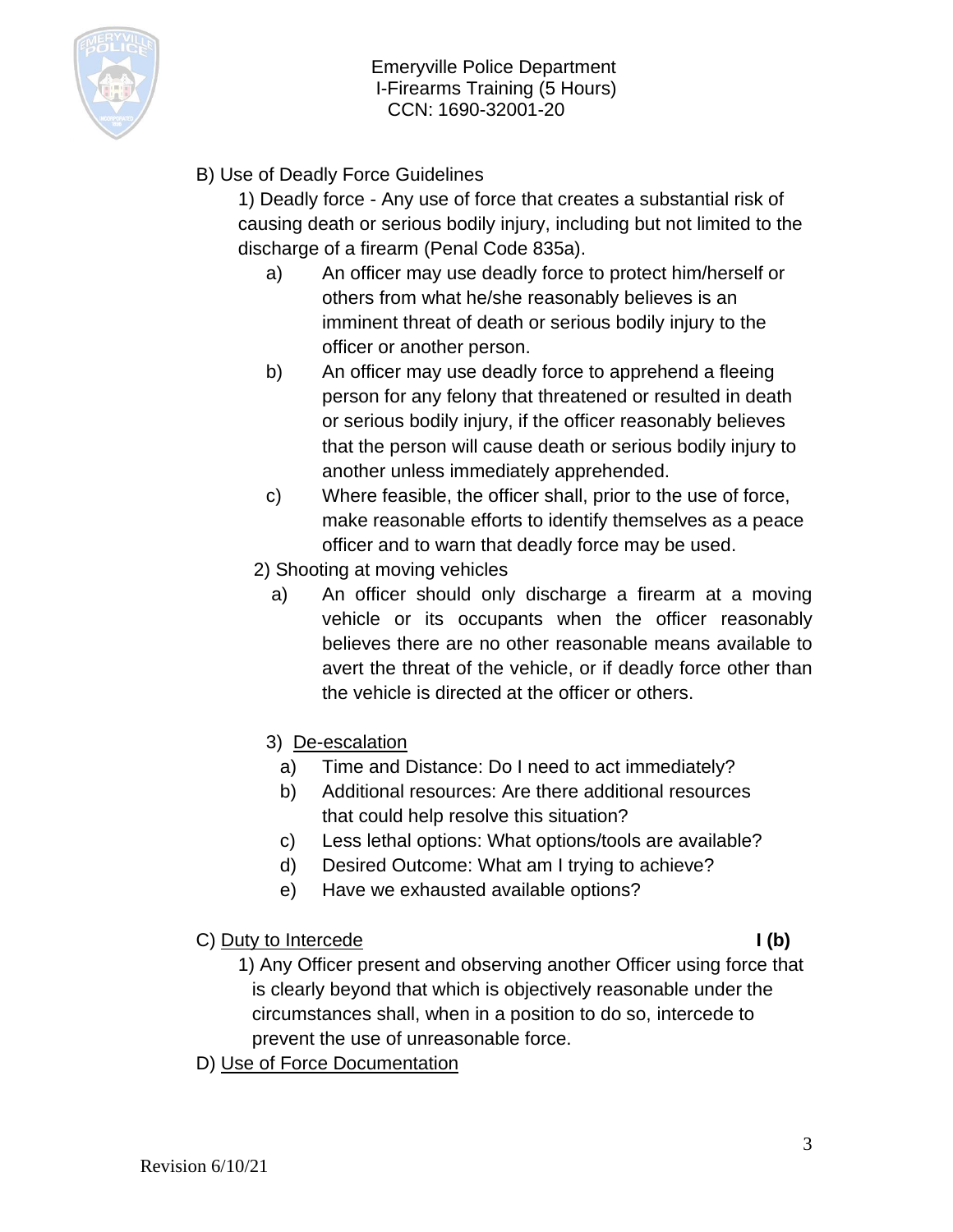

- 1) Any use of force by a member of this department shall be documented promptly, completely, and accurately in an appropriate report, depending on the nature of the incident.
- 2) The Officer should articulate the factors perceived and why he/she believed the use of force was reasonable under the circumstances.
- 3) BWC activation, "Early and Often"
- 4) Supervisor notification

## E) Reasonable Force Standard **I(b,c)**

1)Graham v. Connor

a. 835(a) P.C.

## 2) Circumstances where Peace Officers may use force

a. Any peace officer who has reasonable cause to believe that the person to be arrested has committed a public offense may use objectively reasonable force to effect an arrest, to prevent escape, or to overcome resistance.

## 3) Reasonable Officer/Totality of the Circumstances

a. The decision by a Peace Officer to use force shall be evaluated from the perspective of a reasonable officer in the same situation. Based on the totality of the circumstances known to or perceived by the officer at the time rather than with the benefit of hindsight. Totality of the circumstances shall account for occasions when officers may be forced to make quick judgments about using force.

4) Respect of human life

a. The authority to use physical force is a serious responsibility that shall be exercised judiciously and with respect for human rights and dignity and for the sanctity of every human life. Every person has a right to be free from excessive use of force by officers acting under color of law.

5) Persons with disabilities

a. Individuals with physical, mental health, developmental, or intellectual disabilities are significantly more likely to experience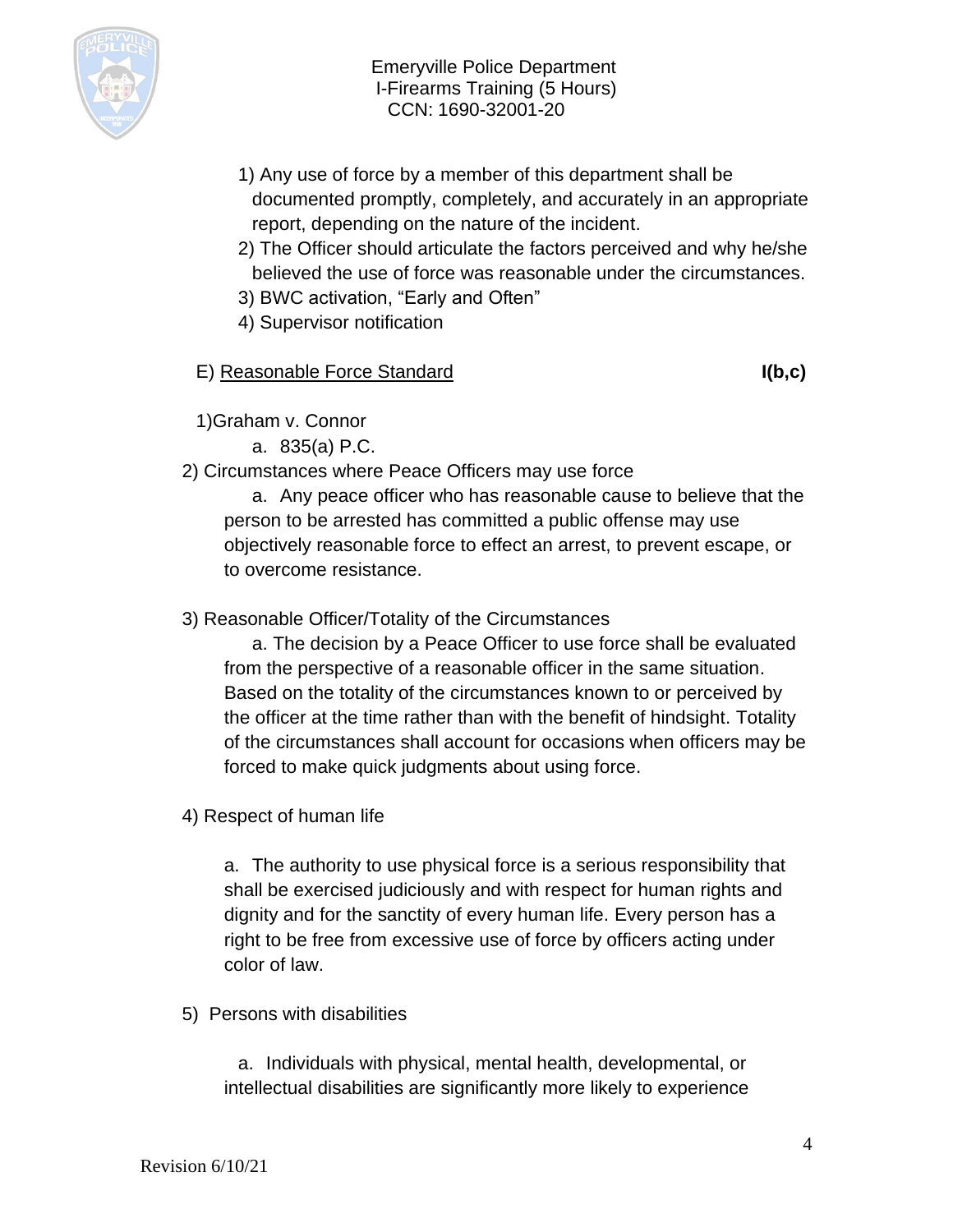

greater levels of physical force during police interactions, as their disability may affect their ability to understand or comply with commands from peace officers. It is estimated that individuals with disabilities are involved in between one-third and one-half of all fatal encounters with law enforcement.

# F) Duty to Intercede **I** (b)

1) Observing- A requirement that an Officer intercede when present and observing another Officer using force that is clearly beyond that which is necessary, as determined by an objectively reasonable Officer under the circumstances, considering the possibility that other Officers may have additional information regarding the threat posed by a subject.

2) Supervisor notification - A requirement that Officers report potential excessive force to a supervising Officer when present and observing another Officer using force that the Officer believes to be beyond that which is necessary, as determined by an objectively reasonable officer under the circumstances based upon the totality of information known to the Officer.

# G) Supervisors Responsibilities

1) Reporting

a. Ensuring the Use of Force evaluation steps are completed per Use of Force General Order after force is applied.

- b. Citizen complaints
- c. IA reporting and tracking IA PRO and Blue team
- d. State Required Reporting /Department of Justice Reporting
- e. Use of Force committee

H) Medical Assistance - A requirement that Officers promptly provide, if properly trained, or otherwise promptly procure medical assistance for persons injured in a use of force incident, when reasonable and safe to do so.

- 1. Medical Staging Injury
- 2. Evaluation
- 3. C.A.B and emergency wound care
- 4. Evidence Documentation

# III. Force Options and De-Escalation **I (i) I** (i)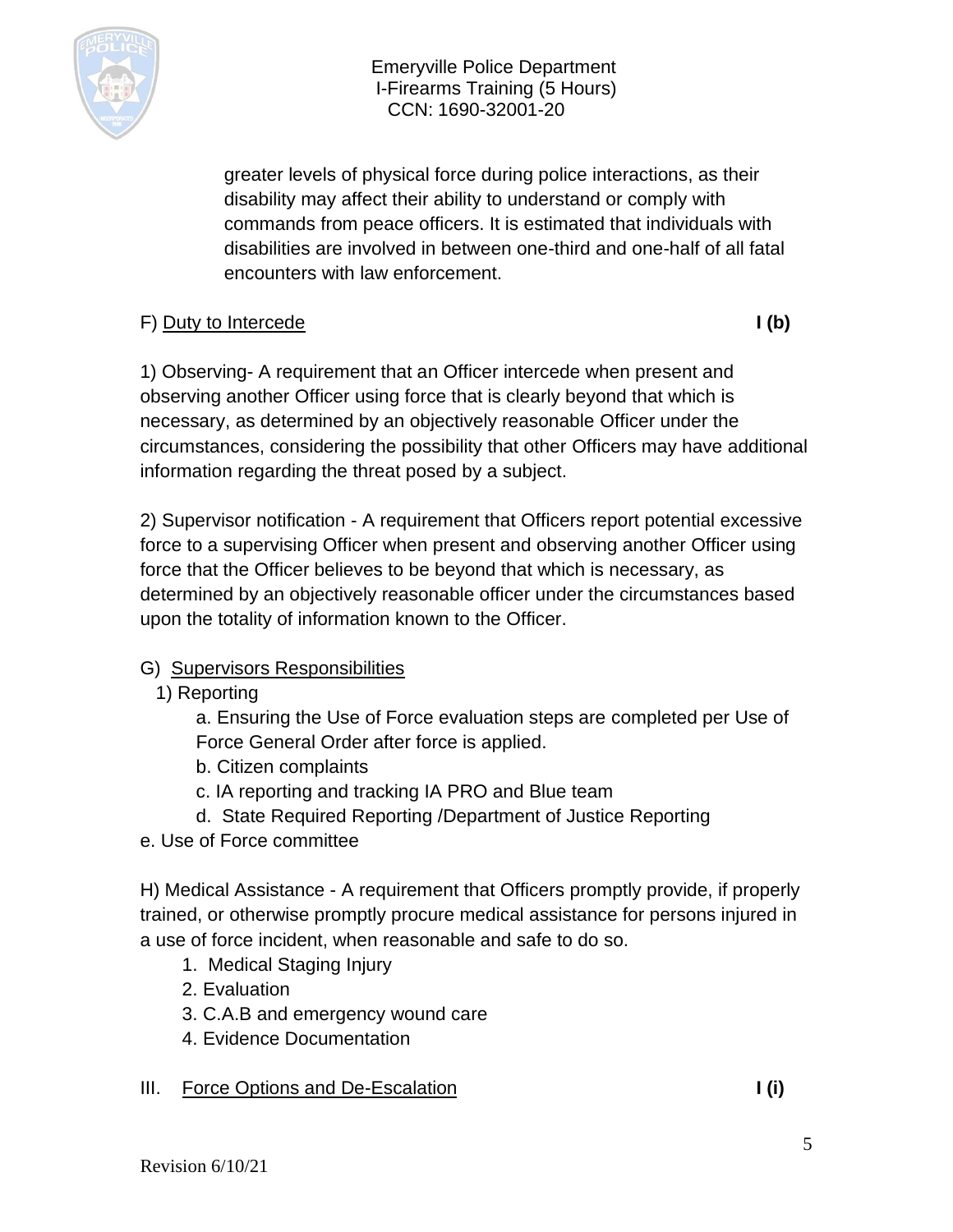

- 1. Officers utilize de-escalation techniques, crisis intervention tactics, and other alternatives to force when feasible.
- A. Force Options
	- 1. Visual Presence
	- 2. Use of available resources
	- 3. Command Presence
	- 4. Verbal Command
	- 5. Personal Body Weapons
	- 6. Impact Weapons, OC, Taser (Transitioning)
	- 7. Restraint Devices
	- 8. Lethal Force
	- 9. Imminent Threat
	- 10. Environmental Factors
	- 11. Totality of Circumstances

## B. De-escalation **I** (i)

- 1. Self-Control and Situation awareness
- 2. Effective Communication skills that offer solutions with no force
- 3. Proper scene assessment (Using cover, time, and distance to assist with scene management)
- 4. Gaining voluntary compliance
- 5. Use of available resources, Crisis Intervention Officers, Mobile Crisis Team, medical professionals, translation services,
- 6. Un-bias policing, cultural competency, and stigmas

# C. Dispatcher Contribution

- 1. Information Gathering
- 2. History
- 3. Recourses
- 4. Dispatch De-escalation

# D. Force Continuum **I (c, i)**

- 1. Cooperative
- 2. Passive or Low-Level Resistance
- 3. Active Resistance or Assaultive Behavior
- 4. Life Threating Assault or likely to cause great bodily harm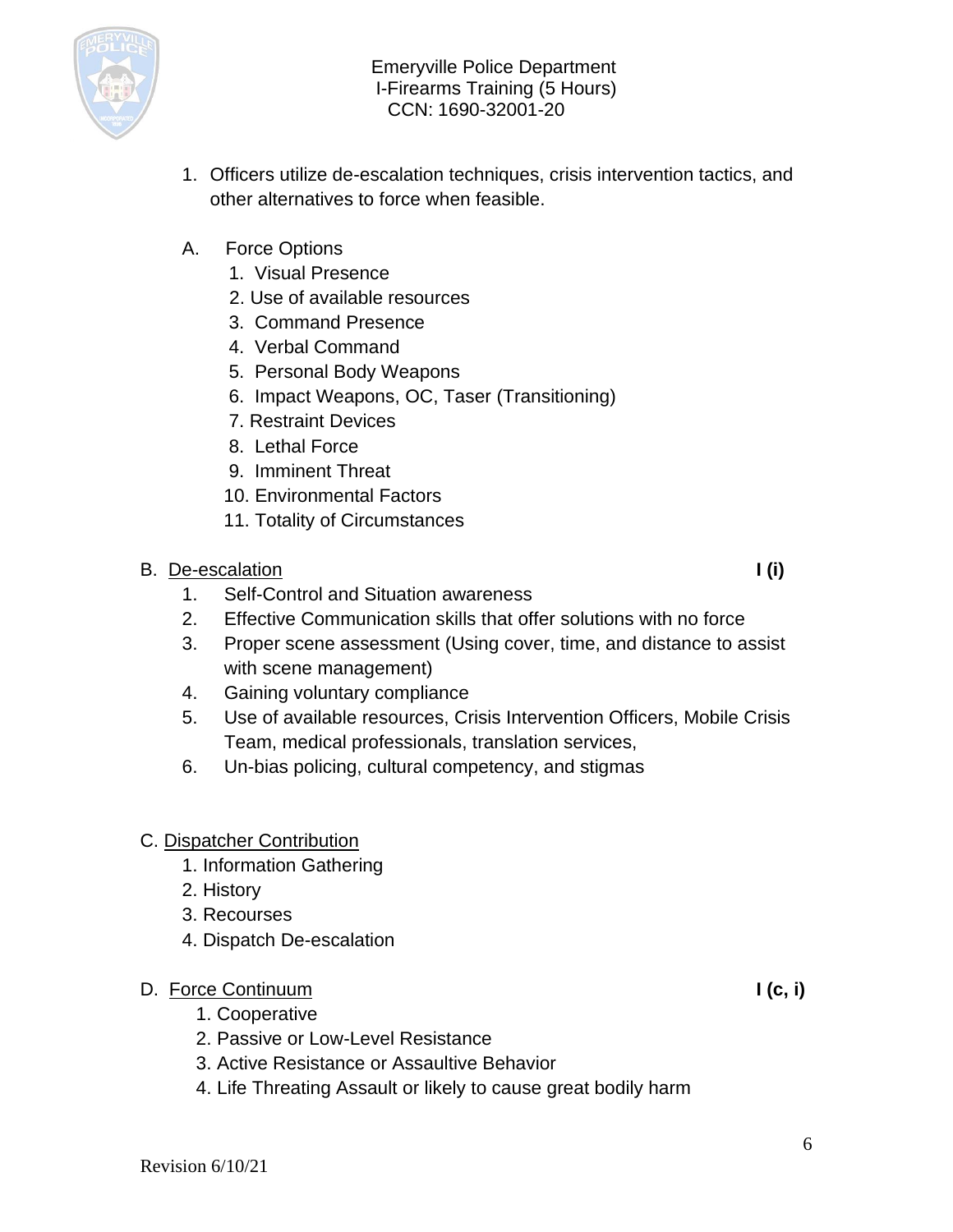

- 5. Deadly Force Guidelines
- 5. Articulation of Totality of the Circumstance
- 6. BWCs
- 7. Evidence Gathering

## E. Stress and Performance

- 1. Sympathetic vs. Parasympathetic
	- a. Fight or Flight
		- 1. Fear and Emotional Strength
	- b. Breathing Control Box Breathing
	- c. Heart Rate
	- d. Tunnel Vision
	- e. Controlling Arousal and Attention
- 2. Optimal Performance
	- a. Performance Curve
- IV) Range Safety **I (a)**

A) Cardinal Rules of Firearms Safety

1) All firearms are loaded until you have personally verified, they are not.

2) Keep your finger outside the trigger guard until you are on target and have made the decision to fire.

a) "On Target, On Trigger – Off Target, Off Trigger"

3) Keep your muzzle pointed in safest possible direction at all times.

4) Be sure of your target and its background.

B) Range Rules

1) If a "CEASE FIRE" is called, please cease firing and repeat the command so everyone can hear it.

2) Always know the condition of your weapon

3) Always know your surroundings when moving on the firing line,

including shooting positions (i.e. standing, kneeling, seated and prone)

4) Use proper loading and unloading methods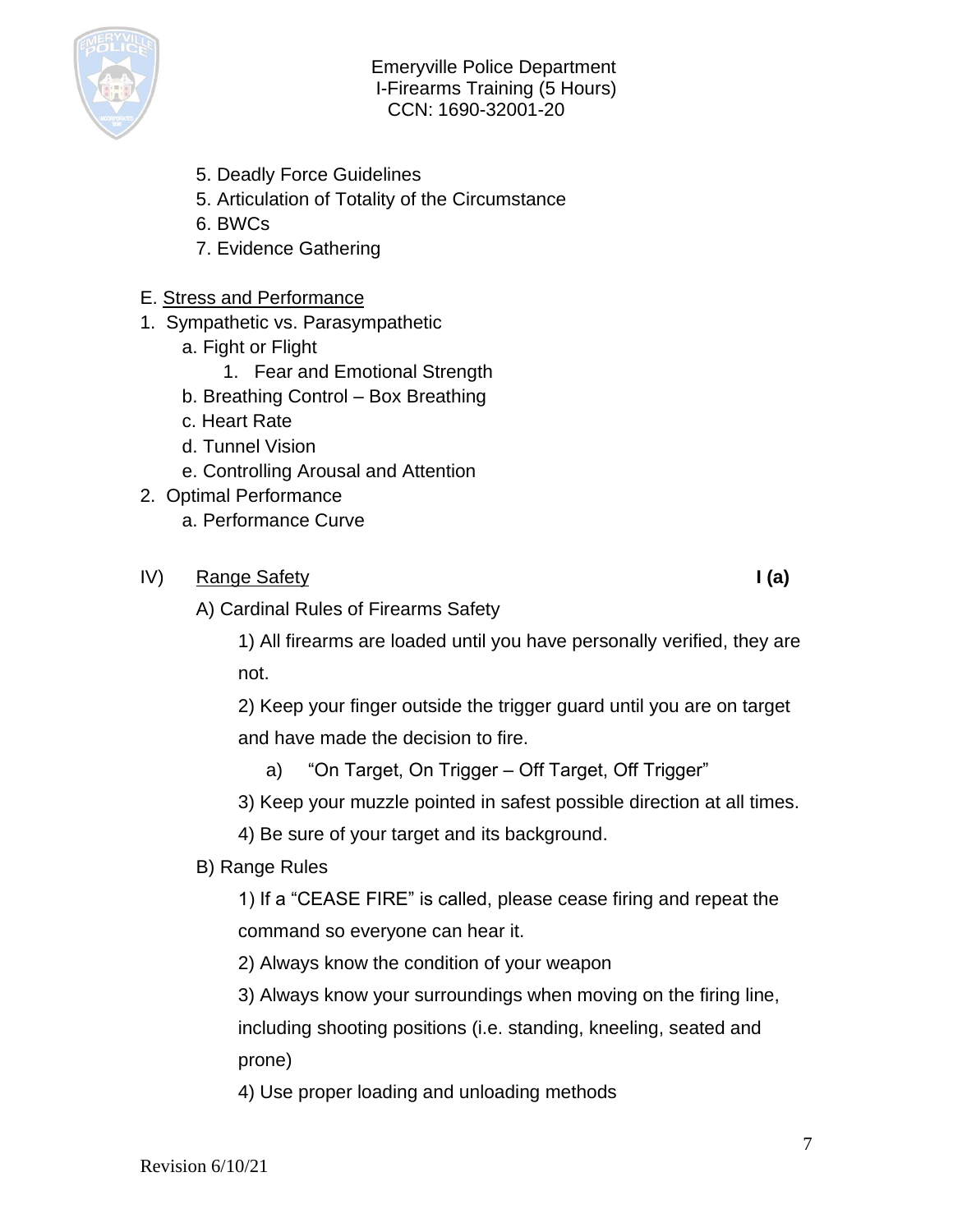

- 5) Everyone is a Range Safety Officer
- V) Emeryville Police Department Pistol Qualification Course **I (g, h)** A) Refer to 2020 Handgun Qualification Course Attachment

## **\*Instruct students to dump any live ammunition\***

# **\*No live ammunition on any student or instructor during this portion of training\***

**\*Check all weapons prior to the beginning of the next set of drills\***

## VI) Dry Fire Drills **I (e)**

- A) Five-point pistol presentation Demonstration by a Firearms Instructor
	- 1) Step one Break all restraints & weak hand goes to the chest
	- 2) Step two Retention
	- 3) Step three Punch out & index finger
	- 4) Step four Finger on the trigger & obtain a sight picture
	- 5) Step five Press the trigger without disturbing sight alignment.

6) Students will demonstrate the five-point pistol presentation on the command of threat, using the proper technique on each draw from the holster; students will dry fire once using proper trigger control.

- a) Starting by the numbers as called by the instructor.
- c) Increase to 50% speed
- d) Increase to 75% speed
- e) Full speed five-point pistol presentation

## VII) Trigger control – Dry fire **I** (e)

A) Students will pair up with a partner and will practice trigger control using dry fire. One student will be the "shooter" and the second student will cycle the upper portion of the weapon to reset the trigger for the "shooter."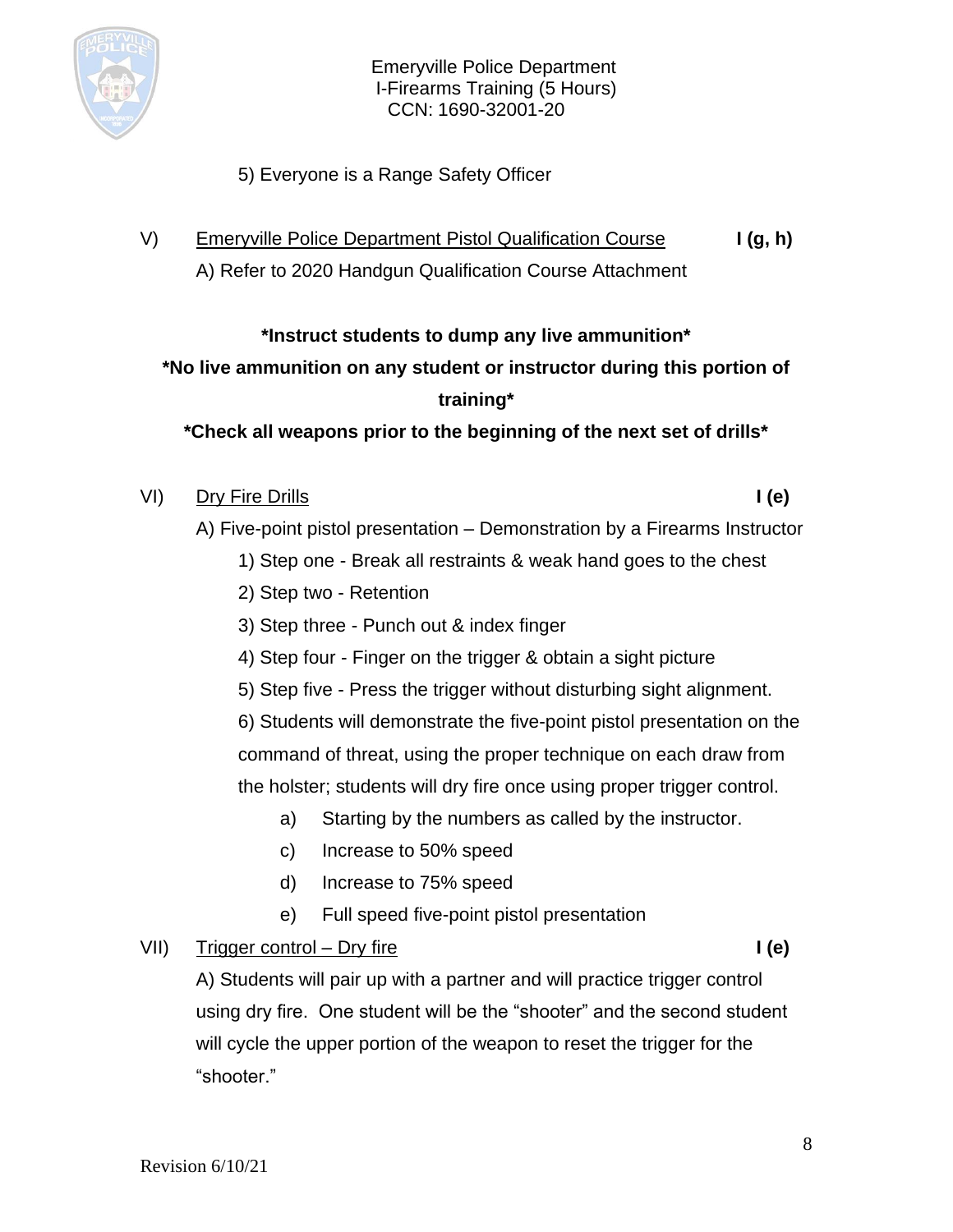

1) After approximately 10-15 trigger pulls the "shooter" and partner will rotate.

2) This will be done two additional times so that each student will be the "shooter" a total of three times.

## VIII) Out of Battery/Tactical Reload **– I (i)**

Each technique demonstrated by a Firearms Instructor

A) Out of Battery Reload by the numbers (Dry Fire) Instructors will pass out dummy (orange) rounds to students to ensure proper technique during drill and use of "slingshot" method.

- 1) Step one Visual check, recognize out of battery
- 2) Step two Bring weapon back to reference point
- 3) Step three Retrieve fresh magazine from pouch
- 4) Step four Out with old magazine, in with the new magazine
- 5) Step five While bringing weapon back up to point, charge

weapon using the "slingshot" technique.

B) Tactical Reloads by the numbers

1) Step one - Find a position of cover/concealment

2) Step two - Bring weapon back to reference point

3) Step three - Retrieve fresh magazine from pouch

4) Step four - With fresh magazine between thumb and forefinger,

catch old magazine from weapon with palm of hand

5) Step five - Strip old magazine and insert fresh magazine

6) Step six - Bring weapon out to point, stow old magazine somewhere accessible.

- IX) Malfunction Clearing **–** Each technique will be demonstrated by a Firearms Instructor **I (g,h,i)**
	- A) Failure to fire/Immediate action drill
		- 1) Step one Visually identify malfunction
		- 2) Step two Tap roll & rack Immediate action
		- 3) Step three Back on target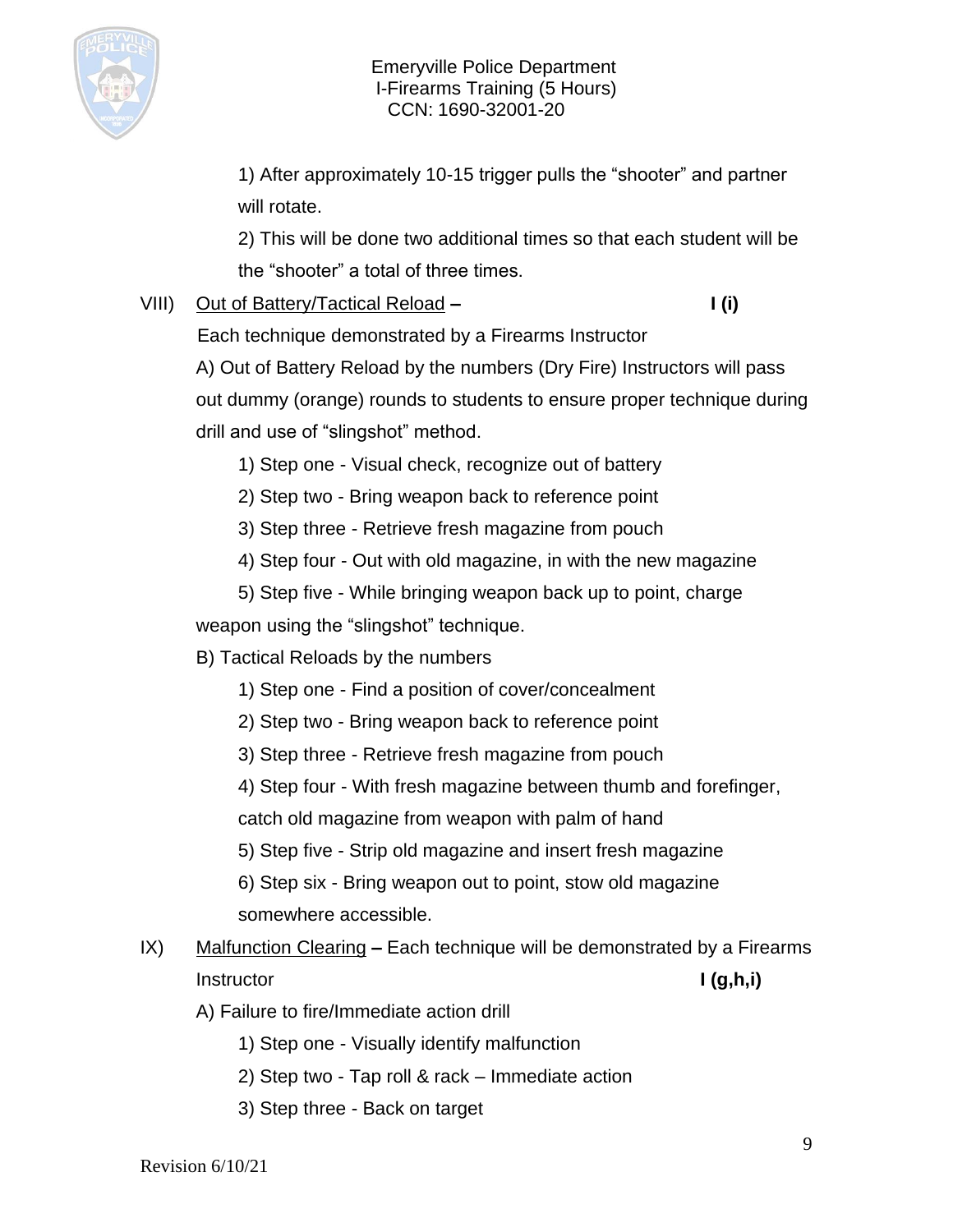

- B) Double feed drill performed with dummy (orange) rounds
	- 1) Step one Identify malfunction
	- 2) Step two Tap roll & rack
	- 3) Step three Step back & lock the slide to the rear
	- 4) Step four Remove the magazine
	- 5) Step five Slide goes forward
	- 6) Step six Re-insert the magazine.
	- 7) Step seven Rack the slide (Slingshot) while punching out

**\*During these drills, students will not be reminded to conduct an out of battery reload. All reloads during these drills should be recognized by the shooter and conducted accordingly. \***

X) Live Fire Drills **I (g,h)**

A) Ball and dummy drill - Students will load 3 magazines to capacity. Each magazine should have 3 to 5 dummy (Orange tip) rounds. Students will line up at the 5-yard line.

1) Magazine number one

- a) Students will shoot and self-monitor their trigger reset and muzzle control (anticipation).
- b) Shooter will begin from the holster and, using the proper five-point pistol presentation; will fire two "live" rounds after each call of threat from the instructor.
- c) Shooter will re-holster after two "live" rounds have been fired.
	- d) Shooters will use the proper immediate action technique to properly clear malfunctions if their weapon does not fire due to a dummy round.

e) Drill will be repeated until magazine number one is empty 2) Magazine number two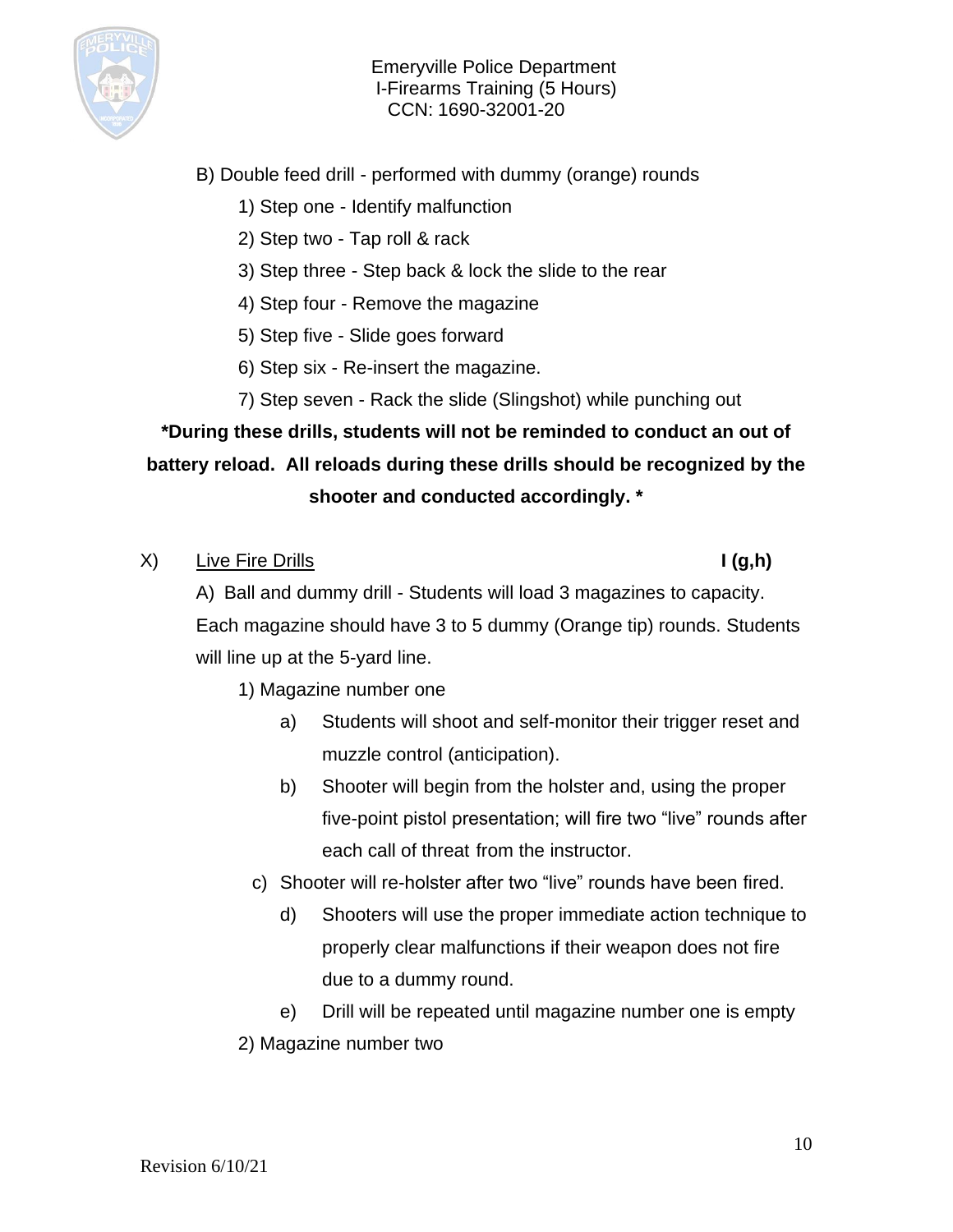

- a) On the command of shoot from the instructor, shooter will draw from the holster using the proper five-point pistol presentation.
- b) Shooter will conduct a "failure drill" ensuring that four live rounds have been fired (Two to center mass and two to the head of the target).
- c) Shooter will identify and clear any malfunctions induced by dummy rounds.
- 3) Magazine number three
	- a) Drill will be completed in the same manner as magazine number two outline above.

4) Upon completion of the third magazine, instructor should collect all dummy rounds

XI) Shooting from Distance **– I (h, i)**

Students will load three magazines with 10 rounds then line up at 25-yard line.

- A) Magazine number one
	- 1) On the command of shoot from an instructor, shooters will fire 5 rounds from the 25-yard line at the designated target.
	- 2) After the line is clear, shooters will move forward and check their targets.
	- 3) Targets will be marked to show hits
	- 4) Drill will be repeated
- B) Magazine number two (15-yard line)
	- 1) On the command of shoot from an instructor, shooters will fire 5 rounds at the designated target.

2) After the line is clear, shooters will go forward, check their targets and mark their hits.

3) Drill will be repeated until magazine is empty.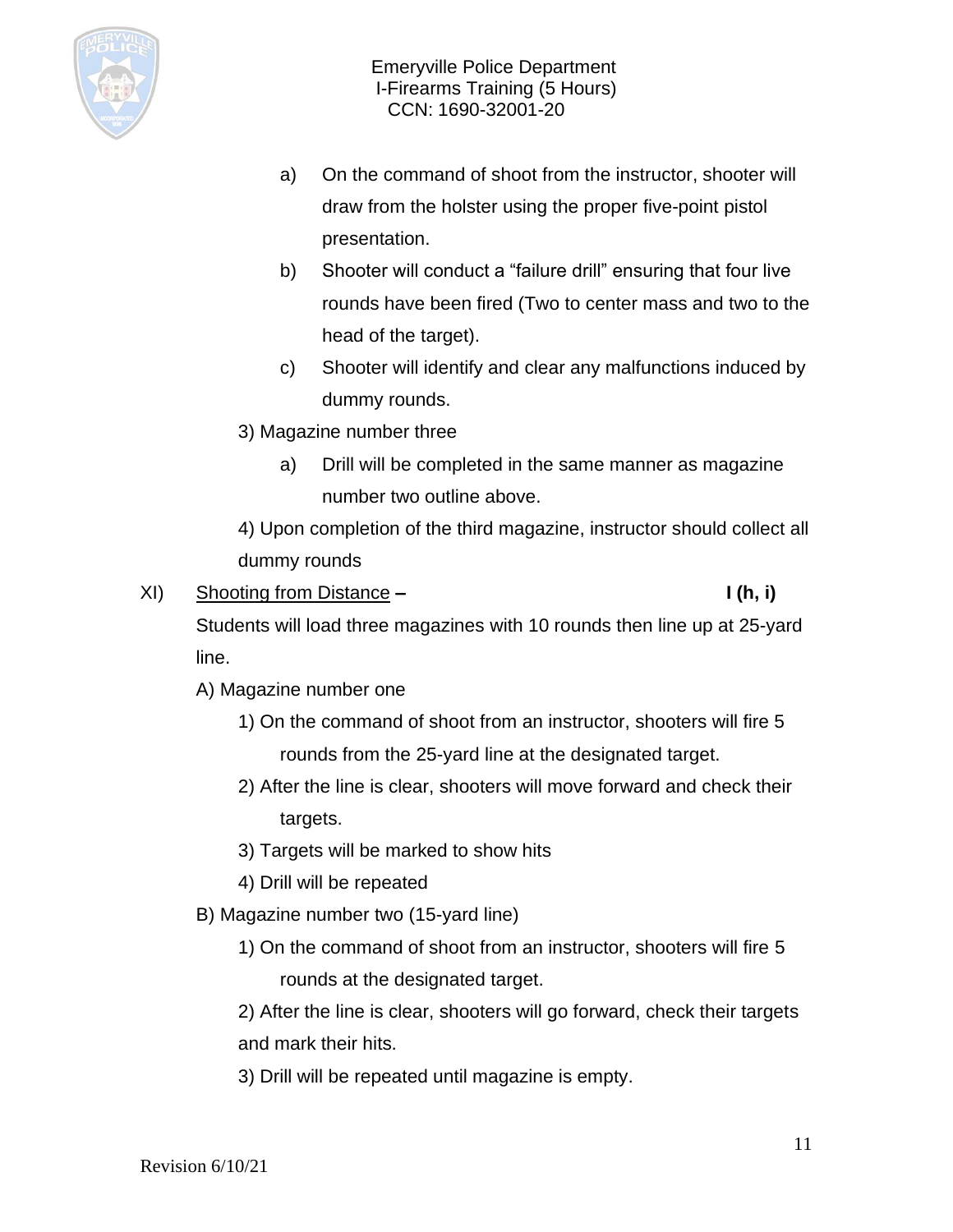

4) Shooters will complete an out of battery reload once magazine is

### empty

- C) Magazine number three
	- 1) Shooters will complete the drill in the same manner as magazine number two.

## **\*Instruct students to dump any live ammunition\***

**\*No live ammunition on any student or instructor at the beginning of the next portion of training\***

**\*Check all weapons prior to the beginning of the next set of drills\***

## XII) One hand shooting/reloading **I (i)** I (i)

A) Prior to beginning these drills and prior to the loading of magazines, instruction regarding out of battery reloading using only the dominant or non-dominant hand will be given to the students.

B) Students will be given the opportunity to practice out of battery reloads using only the dominant and only the non-dominant hands only with unloaded weapons and magazines using dummy rounds only.

1) Once the firearms instructors are comfortable the students can properly and safely complete the out of battery reloads using both the dominant and non-dominant hands, students will load three magazines with 6 rounds and line up on 7-yard line.

D) Magazine number one (Dominant hand only)

1) Shooters will use only their dominant hand throughout this drill

2) On the command of threat from an instructor, shooters will draw and fire three rounds at designated target.

- 3) Shooter will re-holster after three rounds have been fired
- 4) Once magazine is empty an out of battery reload will be completed by the student using only the dominant hand.
- E) Magazine number two (Dominant hand only)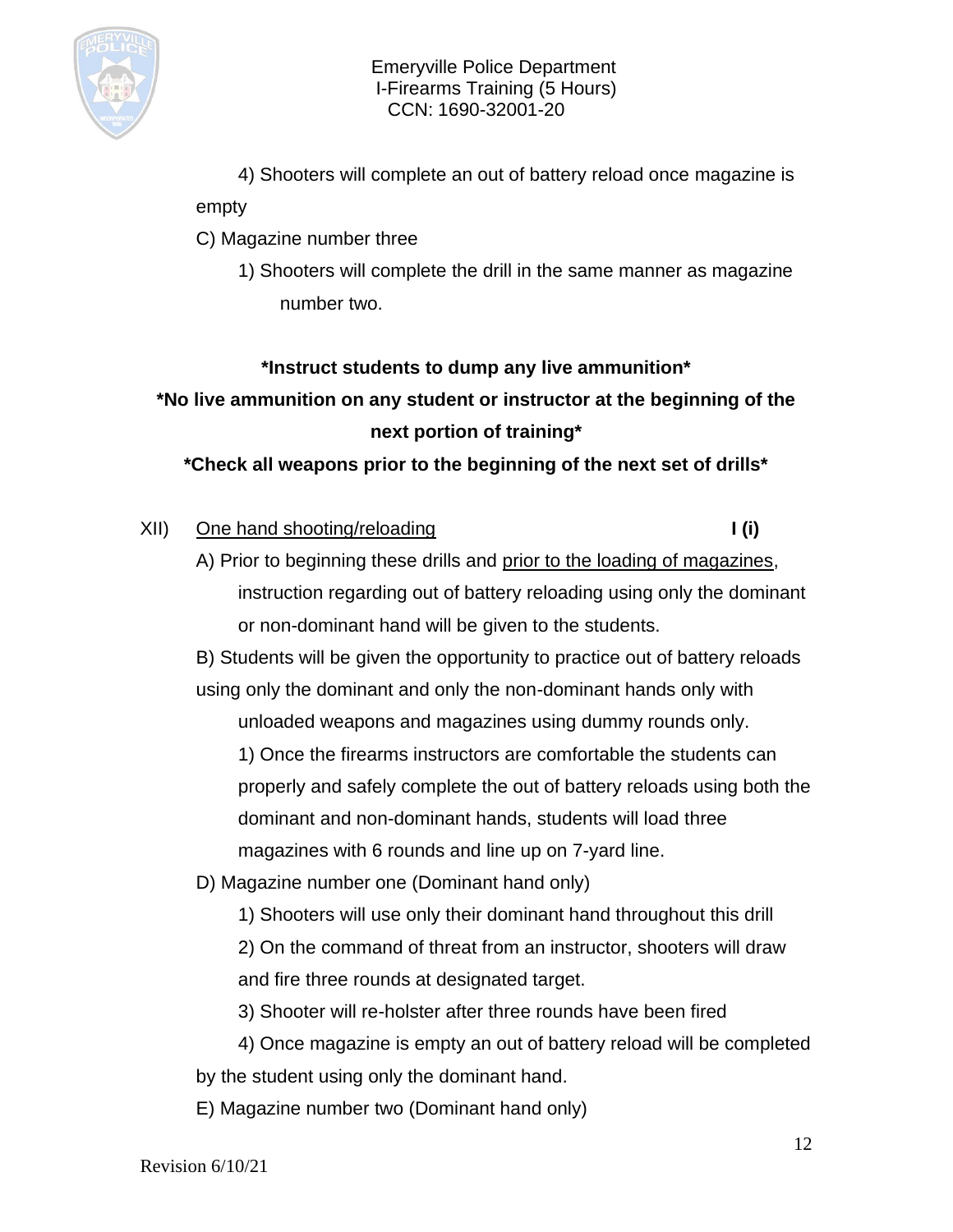

1) Shooter will use only their dominant hand throughout this drill.

2) On the command of threat from an instructor, shooter will draw and fire three rounds from magazine at designated target.

3) Once magazine is empty an out of battery reload will be complete by the shooter using only their dominant hand.

F) Magazine number three (Dominant hand only)

1) Shooter will complete drill in the same manner as magazine number two.

G) Have students reload three magazines with 6 rounds and line up on 7- yard line.

H) Magazine number one

1) On the command of shoot from an instructor, shooters will draw the weapon from their holster using their dominant hand

2) Shooter will transfer the weapon to their **non-dominant hand**.

3) Shooter will fire two rounds at the designated target using only their non-dominant hand.

4) Shooter will transfer the weapon back to the dominant hand and re-holster.

5) After completing this drill twice, the shooter will be instructed to fire two rounds on the command of threat from an instructor through the remainder of the magazine.

6) Once the magazine is empty an out of battery reload will be completed by the shooter using **only** their non-dominant hand.

7) After the reload is completed the weapon will be returned to the dominant hand and holstered.

I) Magazine number two (Non-dominant hand only)

1) On the command of shoot from an instructor, shooters will draw weapon from the holster using only their non-dominant hand.

2) Shooter will fire two rounds at the designated target using only their non-dominant hand.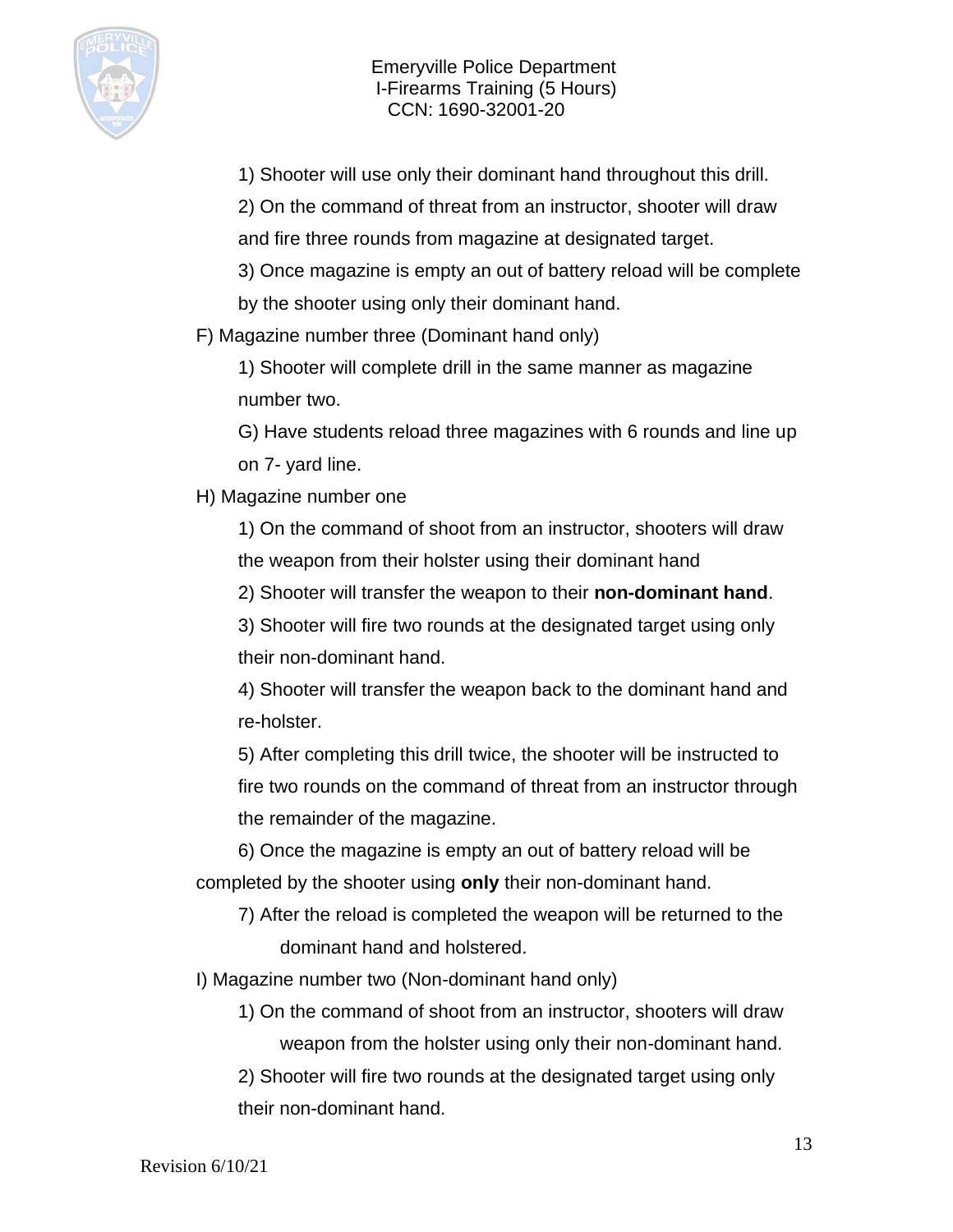

- 3) Shooter will re-holster using only their non-dominant hand.
- 4) Drill will be repeated through the entire second magazine.
- 5) Once the magazine is empty an out of battery reload will be completed by the shooter using only the non-dominant hand.
- 6) After the reload is completed the weapon will be re-holstered using only their non-dominant hand.

J) Magazine number three (Non-dominant hand only)

1) On the command of shoot from an instructor, shooters will draw weapon from the holster using only their non-dominant hand.

2) Shooter will fire four rounds at the designated target using only their non-dominant hand.

- 3) Shooter will re-holster using only their non-dominant hand.
- 4) Course of fire will be repeated until magazine is empty.

### XIII) Dot Target Drills **– I (h, i)**

Students are to load three magazines to capacity then line up at the 5 yard line and aim at the dot target.

- A) The drill uses various shape and size dots.
- B) Magazine number one

1) On the command of shoot, shooters will fire one round at the designated target only shooting as fast as they can accurately hit the small target zone.

2) This drill will be repeated through the completion of the first magazine.

C) Magazine number two and three will be completed in the same manner as magazine number one.

XIV) Shooting on the move – **I (h, i)** 

Load three magazines with 14 rounds and line up at 12-yard line.

A) Set up cones at the 5-yard line.

B) Instructor will demonstrate the proper technique to use while shooting on the move.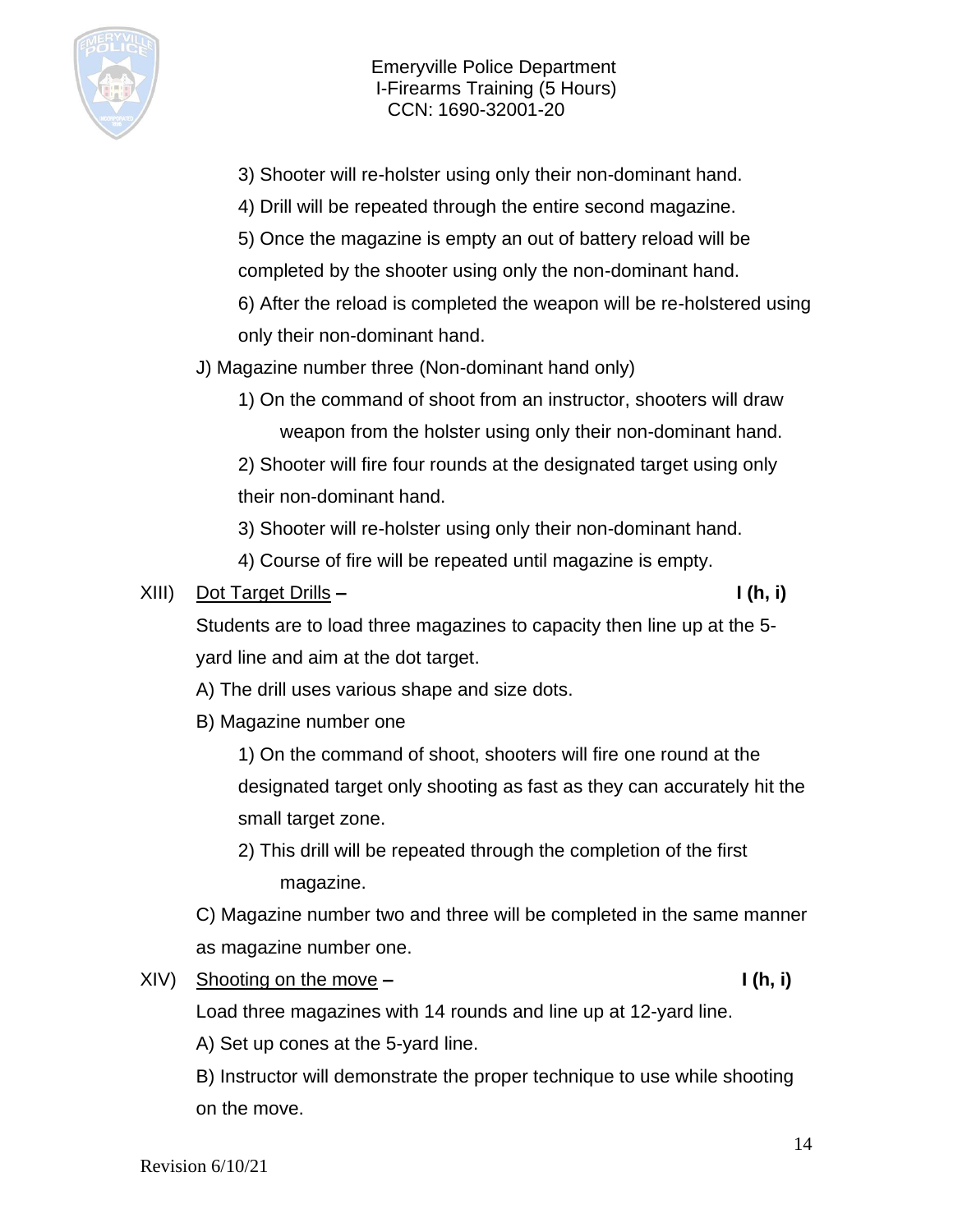

- C) First course of fire
- 1) Shooters lined up on the 12-yard line. Instruct shooters to not move forward past the 5-yard line.

2) On the command of move shooters will move forward as a group using the proper shooting platform.

3) On the command shoot, shooters will fire one round at the center mass of the designated target

- 4) Give the command of shoot twice before shooters reach 5-yard line.
	- 5) Shooters are to stop at the 5-yard line.
	- 6) Once at the 5-yard line, shooters will complete a tactical reload.
	- 7) One the command of move, shooters will move backward from the 5-yard line as a group.
	- 8) On the command of shoot shooters will fire one round at the center mass of the designated target.

9) Give the command of shoot twice before shooters reach the 10 yard line.

10) Repeat drill as outlined above, including tactical reload at 5-yard line.

D) Second course of fire

1) Shooters lined up on the 12-yard line. Instruct shooters to not move forward past the 5-yard line.

2) On the command of move shooters will move forward as a group using the proper shooting platform.

3) On the command "shoot" from an instructor, shooter will fire five rounds at the center mass of the designated target **before** they reach the 5-yard line.

4) At approximately the 10-yard line instructor should give the command of threat.3

5) Shooters are to stop at the 5-yard line.

6) Once at the 5-yard line, shooters will complete a tactical reload.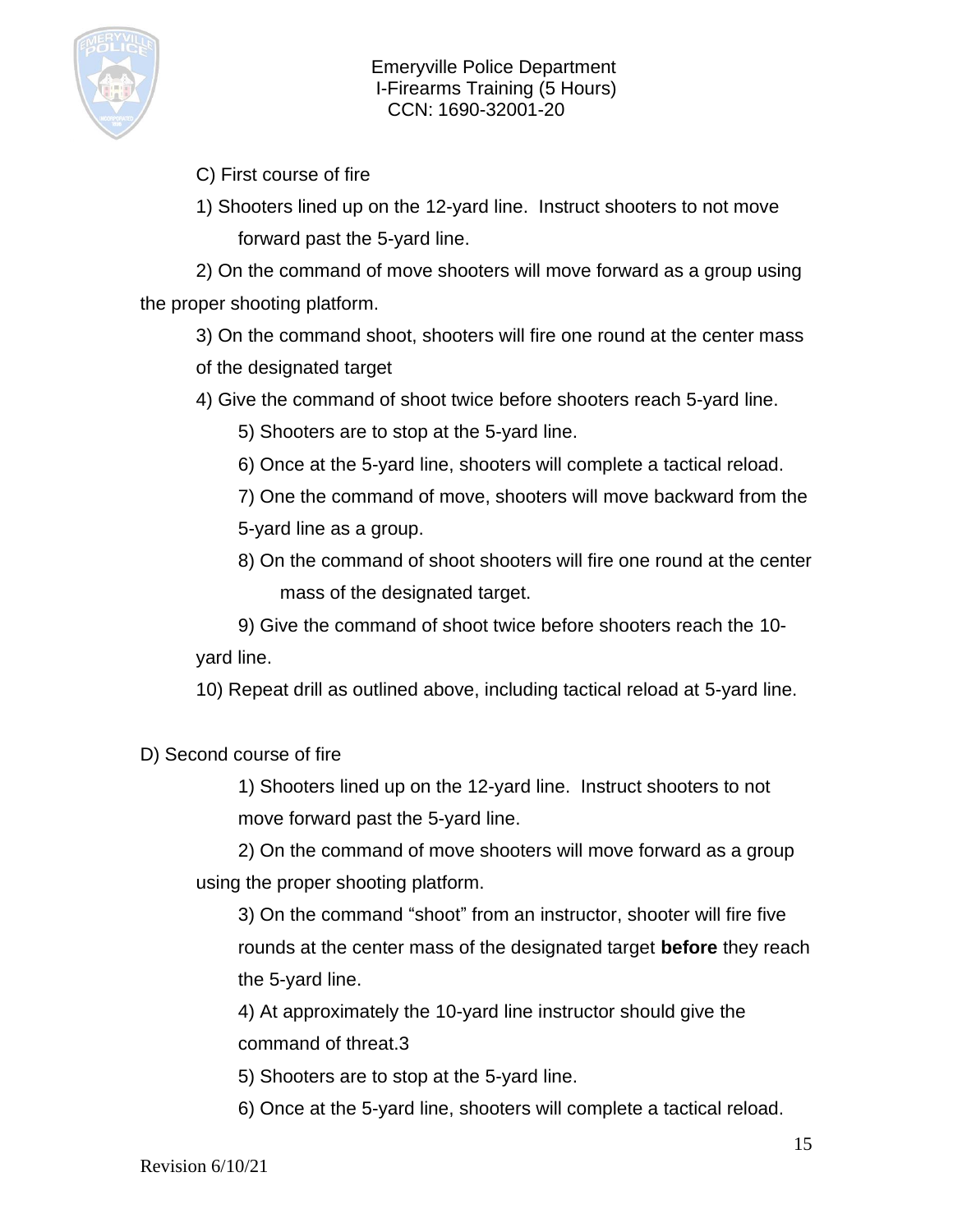

7) One the command of move, shooters will move backward from the 5-yard line as a group.

8) On the command of shoot, shooters will fire five rounds at the center mass of the designated target.

9) At approximately the 6- or 7-yard line give the command of shoot.

10) Repeat drill as outlined above, including tactical reload at 5-yard line through the completion of remaining magazines.

# XV) 2 Yard Walk Back– **I (h,i)**

Students will load three magazines to capacity then meet at the 2-yard line.

A) Students will shoot 1 round at a compressed bullseye and take 2 steps back.

1) The student needs to hit the bullseye in the black area of the target.

2) If the student misses, they do not move back in the drill.

3) The course of fire continues until all students fail.

# XVI) Patrol rifle familiarization **I (a)**

A) Students will receive detailed instruction regarding the patrol rifle, its function, safe handling, and basic mechanics.

B) Once students have gained a working knowledge of the patrol rifle, each student will have the opportunity to shoot numerous rounds with the patrol rifle in order to familiarize each student with the working mechanics of the rifle.

XVII) Emeryville Patrol Rifle Qualification Course.

A) Refer to 2020 Rifle Qualification Course Attachment

- XVIII) Multiple Target / Moving Target course 25-yard line **I (h, i)** Students will load 3 magazines with 5 rounds each
	- A) Multiple Targets

1) Each student will line up on the 25-yard line with their weapon at the low ready position.